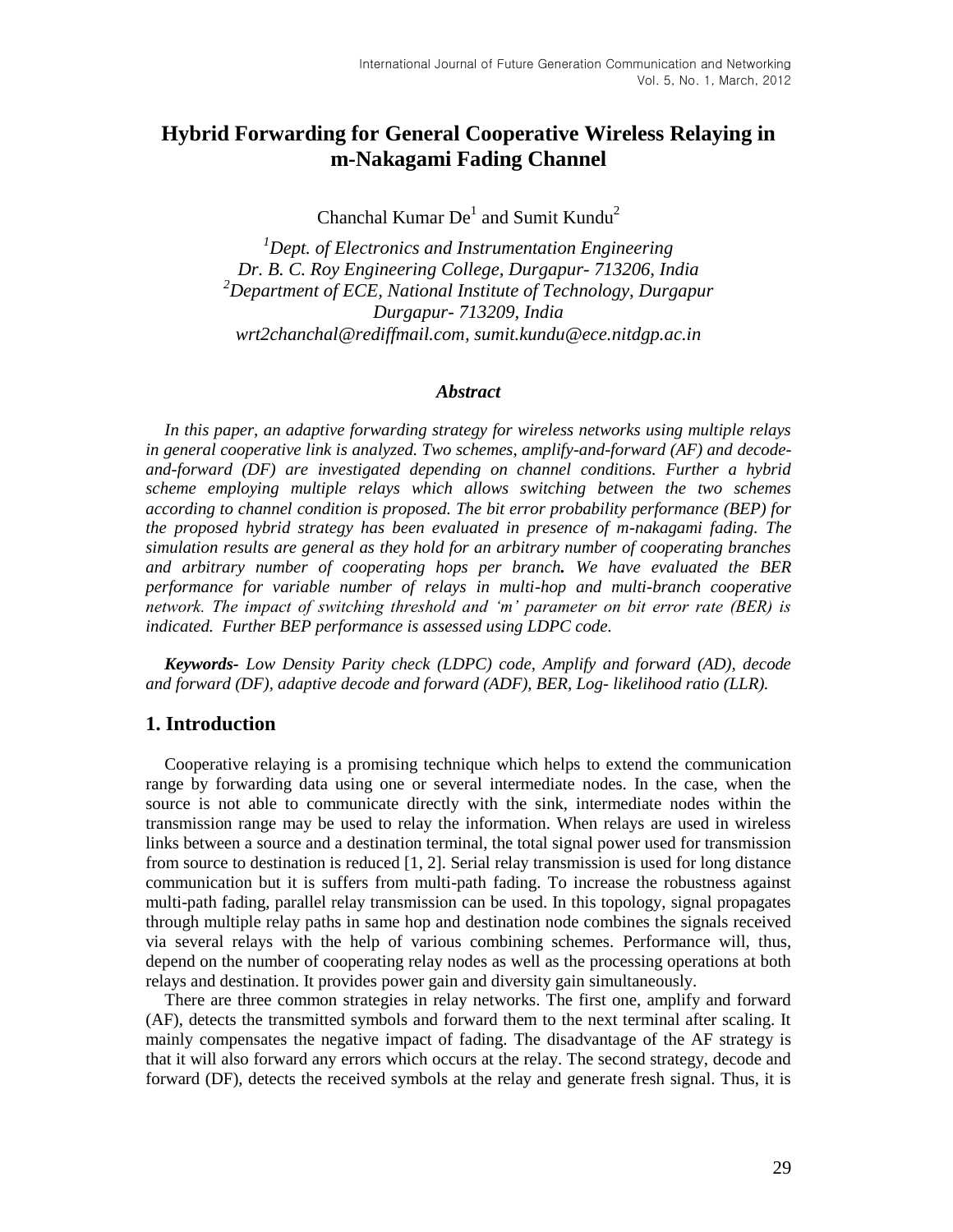able to correct errors at the relay and forwarding of erroneous symbols to the subsequent terminal is prevented. The disadvantage of DF scheme is decoding complexity. In the last strategy, decode and re-encode, the code word is decoded at the relay but a new code word differing from the source code word is constructed [2, 3]. It performs a kind of parallel channel coding but also suffers from the problem of error propagation.

A mixed adaptive strategy is discussed for a single relay network by using convolution code in presence of Rayleigh fading in [4]. It uses either of the i.e. two schemes amplify-andforward (AF) or decode-and-forward (DF) depending on channel condition. Thus it allows switching between the two schemes according to channel condition. The hybrid scheme is analyzed under several fading condition in [5, 6] for serial and parallel relay network. In our present work we extend the concept of hybrid adaptive decode and forward scheme to provide a comprehensive analysis in general cooperative relay link network using LDPC (Low Density Parity Check) code. The simulation results are general as they hold for an arbitrary number of cooperating branches and arbitrary number of cooperating hops per branch. In this paper we have considered that the distance between two nodes is constant per branch. That means distance between source to destination increases with increasing the number of hops. The BER performance of the hybrid adaptive strategy in general cooperative relay network has been evaluated in presence of m-nakagami fading. The m-nakagami fading is chosen as it could represent various fading conditions in wireless channel. We have simulated the mnakagami fading channel using MATLAB [10] which is used to assess the performance of relay schemes. The impact of number of relay on BER performance is depicted. The aims of the adaptive decode and forward scheme in multi-hop cooperative relay network is to prevent the negative effects of error propagation, reduce the decoding complexity and to save the energy resources. More precisely our contributions of this paper are

- BEP analysis of hybrid scheme employing LDPC code in single relay network in mnakagami fading channel.
- Extension of the above analyses to multiple cooperative branch and multiple cooperative hops, relay systems.
- Impart of m-nakagami fading on hybrid scheme, switching threshold and number of multiple relays in general cooperative link network**.**
- Estimation of number of branches in multi-branch cooperative relay network to achieve a target BEP.
- Trade off between selection of number of branches and number of hops for achieving a desired BEP.

Section 2 introduces the system model of our work for a single link relay network and notation used in the remainder of this paper. In section 3 we extend these results to a general cooperation setups with multiple cooperating branches and multiple cooperating hops per branch. In Section 4, we describe the simulation model. Simulation results are discussed in Section 5. Finally, paper is concluded in Section 6.

# **2. Single Link Hybried Relay Network**

Figure 1 shows the simplest model in which only one relay helps the source to communicate with the destination. It represents a transmission from a source node to a destination node via adaptive decode and forward (ADF) relays. Now we describe ADF based single-link relay network that has been proposed in [4], which is *a priori* foundation of our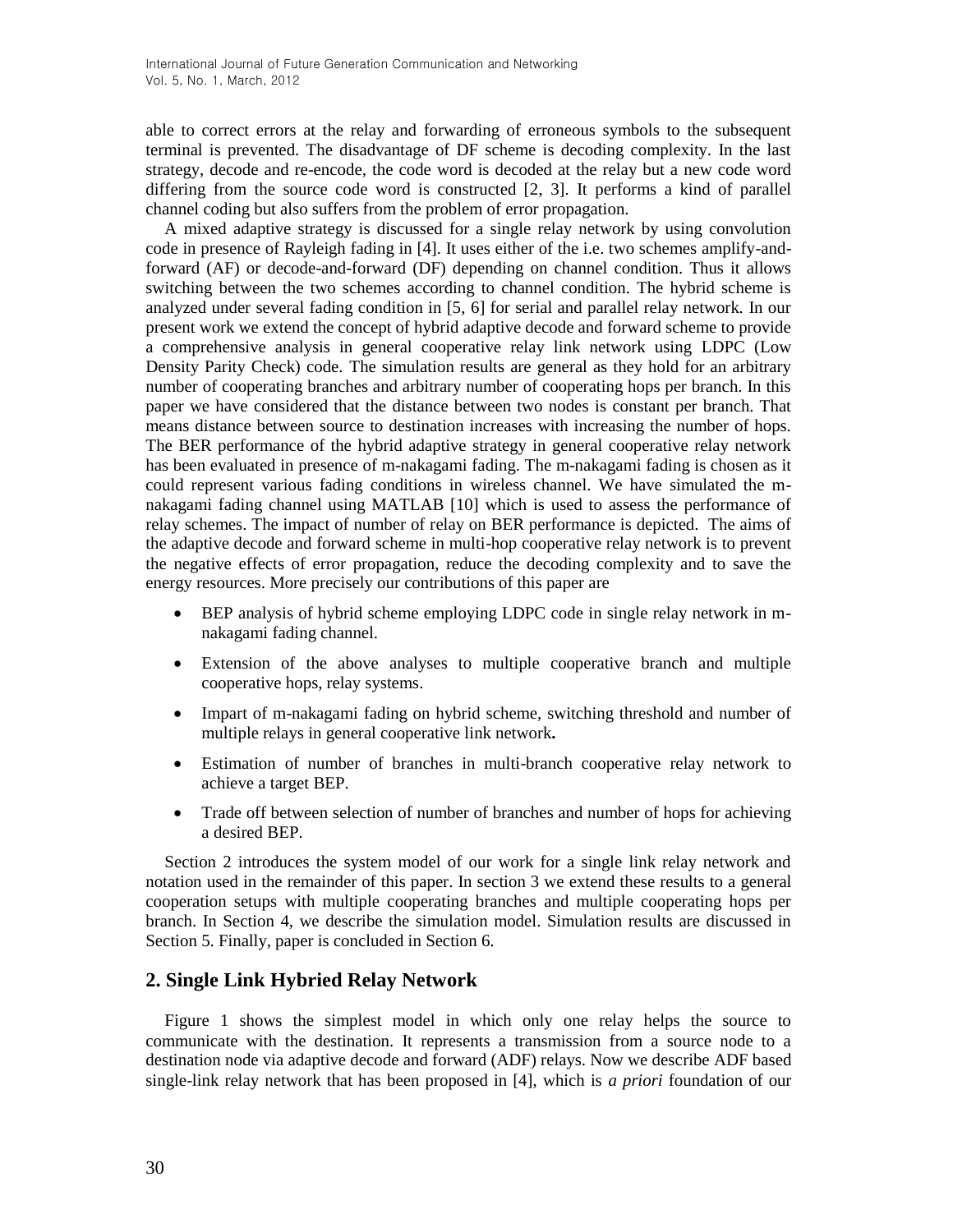work. We consider the adaptive forwarding strategy for wireless networks with relays following [4] as shown in Figure 1. Here the binary information is encoded by an FEC encoder and these coded bits are mapped onto complex symbols. These symbols are transmitted from a source node to a destination node via a relay. The channel between source and relay as well as relay and destination is assumed to be frequency-flat m-nakagami fading and is described by complex valued channel coefficients  $h_{R,n}$ ,  $h_{D,n}$ . Further we assume presence of additive white Gaussian noise (AWGN) on both links. For simulation purpose we restrict ourselves to BPSK modulation. Here information bits are encoded by using LDPC code. At the relay the received samples are represented by equation (1).

$$
y_{R,n} = h_{R,n} x_n + n_{R,n}
$$
 (1)

It is demodulated to obtain log-likelihood ratios for the transmitted code bits. The loglikelihood ratios are

$$
L\{c_n/y_R\} = Log \frac{p(x_n = +1/y_R)}{p(x_n = -1/y_R)} = \frac{2y_R h_{R,n}}{\sigma_{R,n}}
$$
(2)

where  $\sigma_{R,n}$  is noise variance of source to relay channel. When DF is applied,  $L\{c_n/y_R\}$  are given to a soft-input soft-output decoder to recover transmission errors which occurred during the transmission from the source to the relay using the code *C* resulting in the soft outputs  $L\{c_n / y_R, C\}$ . The equivalent noise process has sample mean

$$
\hat{\mu}_n = \frac{1}{N} \sum_{n=1}^N \left( 1 - \tilde{x}_{R,n} \hat{x}_{R,n} \right) \tag{3}
$$

and sample variance

$$
\hat{\sigma}_n = \frac{1}{N} \sum_{n=1}^N \left( 1 - \tilde{x}_{R,n} \hat{x}_{R,n} - \hat{\mu}_n \right) \tag{4}
$$

where  $\tilde{x}_{R,n}$  and  $\tilde{x}_{R,n}$  soft symbol and hard symbol estimates respectively [4].

The soft symbols transmitted at the relay,  $\tilde{x}_{R,n}$  are normalized to have an average symbol energy of one by multiplying them with a normalization factor

$$
\beta = \frac{1}{\sqrt{\left(1 - \hat{\mu}_n\right)^2 + \hat{\sigma}_n^2}}
$$
\n<sup>(5)</sup>

The received samples at the destination node are given as

$$
y_{D,n} = h_{D,n} \beta \tilde{x}_{R,n} + n_{D,n} = h_{D,n} \beta (1 - \hat{\mu}_n) \hat{x}_{R,n} + n_E
$$
 (6)

Where  $n<sub>E</sub>$  is the effective noise samples at the destination, which is Gaussian distributed with variance [2]:

$$
\sigma_E = |\beta h_{D,n}|^2 \sigma_n^2 + \sigma_{D,n}^2 \tag{7}
$$

From (6) the LLRs for the received BPSK symbols are

$$
L\{c_n/y_D\} = Log \frac{p(x_n = +1/y_D)}{p(x_n = -1/y_D)} = \frac{2y_D h_{D,n}}{\sigma_{D,n}}
$$
(8)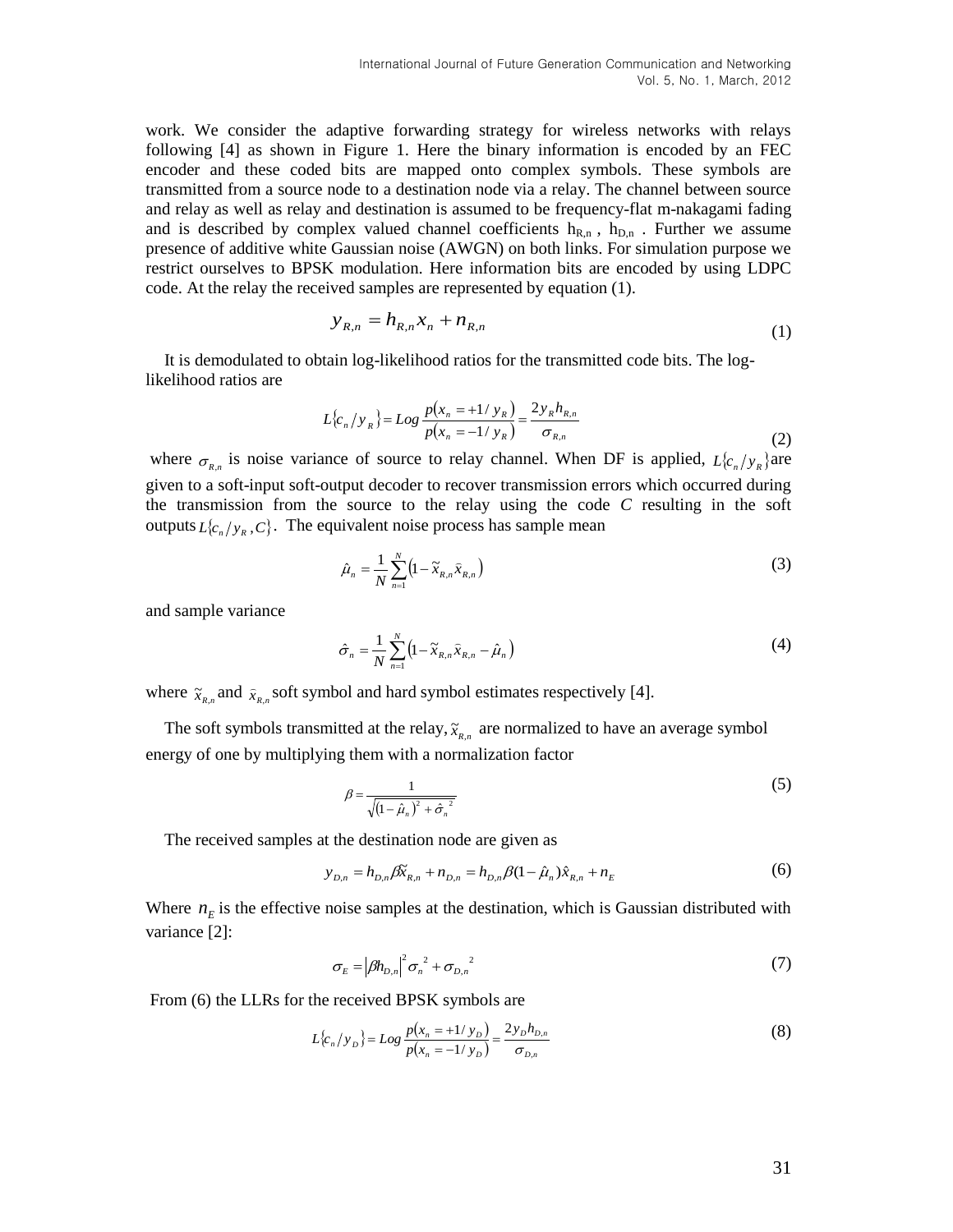where  $\sigma_{D,n}$  is the noise variance for relay to destination.

Depending on the channel between a source node and a relay, AF or DF is chosen as a more suitable relaying strategy. In ADF strategy, combination of AF and DF is used. As seen from Figure 1 ADF strategy includes a relay which is able to switch between AF and DF. If the demapper at the relay provides LLRs  $L(c_n/y_R)$  of the transmitted code bits, the bit error probability (BEP) of the received code word is evaluated using [7]

$$
\hat{P}_b = \frac{1}{N} \sum_{n=1}^{N} \frac{1}{1 + e^{|L(c_n/y_R)|}}
$$
(9)

The BEP could be used as a parameter for choosing an appropriate relay strategy in hybrid scheme. If  $\hat{P}_b$  is too large, i.e., above a certain switching threshold ( $P_{b,t}$ ) the DF strategy is used, otherwise  $\tilde{x}_{R,n}$  is forwarded without decoding. Instead of the BEP, the word error probability could alternatively be used as a reliability measure [8].

We apply this concept of ADF strategies in general cooperation setups with multiple cooperating branches and multiple cooperating hops per branch. Further we use LDPC as channel encoding scheme in contrast to convolution coding used in [4].





### **3. General Cooperation Scenarios**

In this section, we apply the general framework of scenarios. For simplicity in simulation, we confine ourselves to BPSK modulation.

#### **3.1 Adaptive Decode and Forward Based Multihop Relay Network**

Before discussing cooperative scenario, we first analyze the case of serial relay where N relays  $R_1, \ldots, R_N$  are placed in cascade as depicted in Figure 2. In this technique, signals propagate through N number of channels/hops before arriving to the final destination.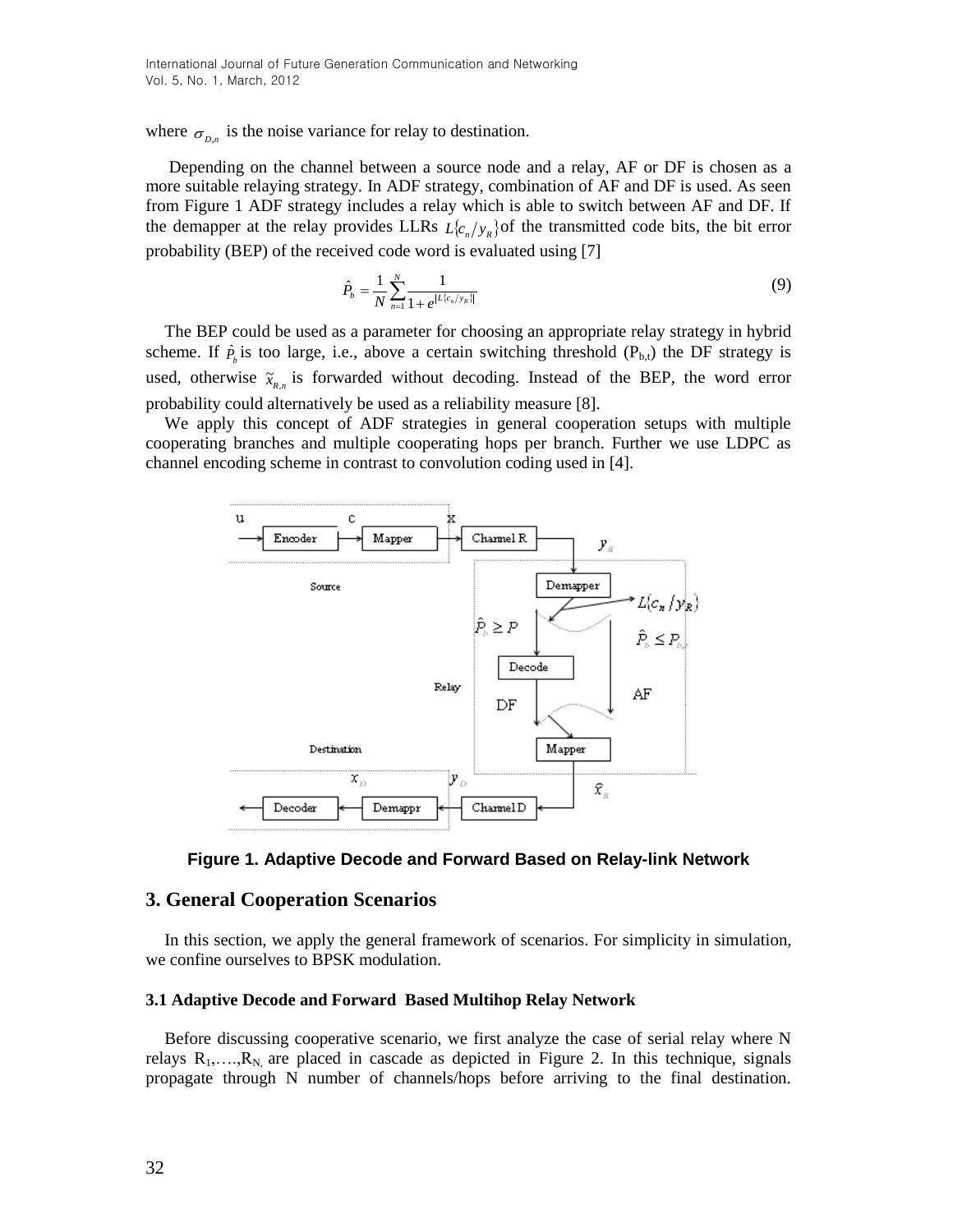Intermediate nodes relay the signal from one hop to the next. Here distance between two intermediate nodes is constant. So coverage area is increased by using N-hop relays. In our scheme as shown in Figure 2, the binary information is encoded by an LDPC channel encoder and these coded bits are mapped onto complex symbols. These symbols are transmitted from one terminal to next terminal in presence of m-nakagami fading and additive white Gaussian noise (AWGN). Each relay calculates the bit error probability  $(\hat{P}_b)$  of the received code word using equation (9). If  $(\hat{P}_b)$  exceeds a predefined threshold  $P_{b,t}$ , the DF strategy is used. Otherwise soft symbol  $(\tilde{x}_{R,n})$  is forwarded without decoding. Such a mixed strategy may save energy which would have been spent unnecessarily for the decoding process if  $\hat{x}_{R,n}$  $\hat{x}_{R_n}$  contains no or only few errors (which are likely to be corrected at the destination). All the hops are assumed to be independent but not necessarily identically distributed.





#### **3.2 Adaptive Decode and Forward Based Multibranch Cooperative Relays Network**

We now generalize our model to the multi-branch cooperation setup as depicted in Figure 3. We have M relays  $R_1,...,R_M$ , forming M branches besides the direct link S − D. Each  $R_m$  m =1,..., M, processes symbols as a single relay R does in case of a single-relay network. We assume that all relays transmit over mutually orthogonal channels (M+1-time slots, for example) [8-9]. As shown in Figure 3, it includes one source, N relays in parallel and one destination. We consider a quasi-static fading channel, for which the fading coefficients remain constant within one transmission block, but change independently from one block to another. We also assume that the fading channels between the source and destination, between the source and each relay, and between each relay and the destination are independent.

The cooperative strategy which could be employed in present case of a parallel relay scheme has two phases. In the first phase, the source transmits same information data to the adaptive decode and forward relays and the destination. In the second phase, the set of relays transmit the received signal to the destination. At the destination signals received from the relay paths and direct path are combined using Maximal Ratio Combining (MRC) scheme. All relays take the decision about DF or AF independent of any other relay, only depending on the local parameter  $P_{b,t}$ . The selection of the value of  $P_{b,t}$  depends on the channel code, modulation scheme, channel, energy consumption, network setup, and QoS requirements. Using this relay strategy we can improve the quality of serial and parallel relay network system.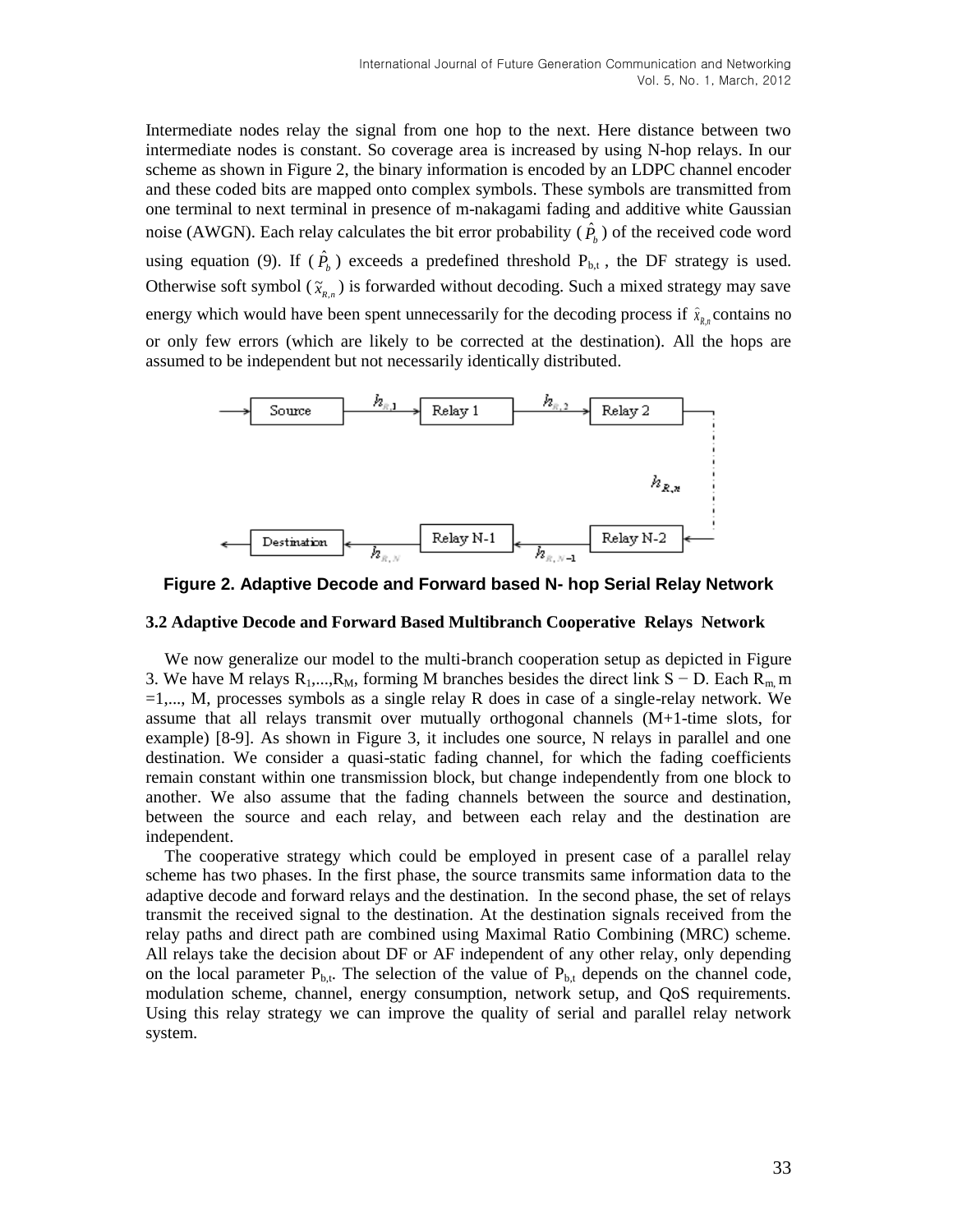International Journal of Future Generation Communication and Networking Vol. 5, No. 1, March, 2012



#### **Figure 3. Adaptive Decode and Forward Based Two-hop Parallel N-relays Network 3.3 Multihop,Multibranch Cooperative Network**

Combining two schemes as presented in Sections 3.1 and 3.2, we now present a scheme for multi-hop and multi-branch cooperation as shown in Figure 4. If we consider a single row (branch) of this model then it acts as a multi-hop (i.e. serial relay) network as shown in Figure 2. Further considering a single column of this generalized cooperative network the network becomes a multi-branch cooperative network (i.e. parallel relay network) as shown in Figure 3. Let us consider a cooperative system with M +1 branches  ${B_0, B_1, \ldots, B_M}$  as depicted in Figure 4. Without loss of generality, let B<sub>0</sub> denote the direct link. Branch B<sub>m</sub> consists of N<sub>m</sub> relays and R<sub>m,n</sub> denotes the nth relay in branch B<sub>m</sub> $\forall$  n =1,...,N<sub>m</sub> and N<sub>0</sub> =0. Where h<sub>m,n</sub> denotes the fading coefficient of the link between  $R_{m,n}$  and  $R_{m,n-1}$ .



**Figure 4. Block Model for Multihop and Multibranch Cooperation**

# **4. Simulation Model**

We now present the algorithms used in simulation. The simulation has been developed using MATLAB.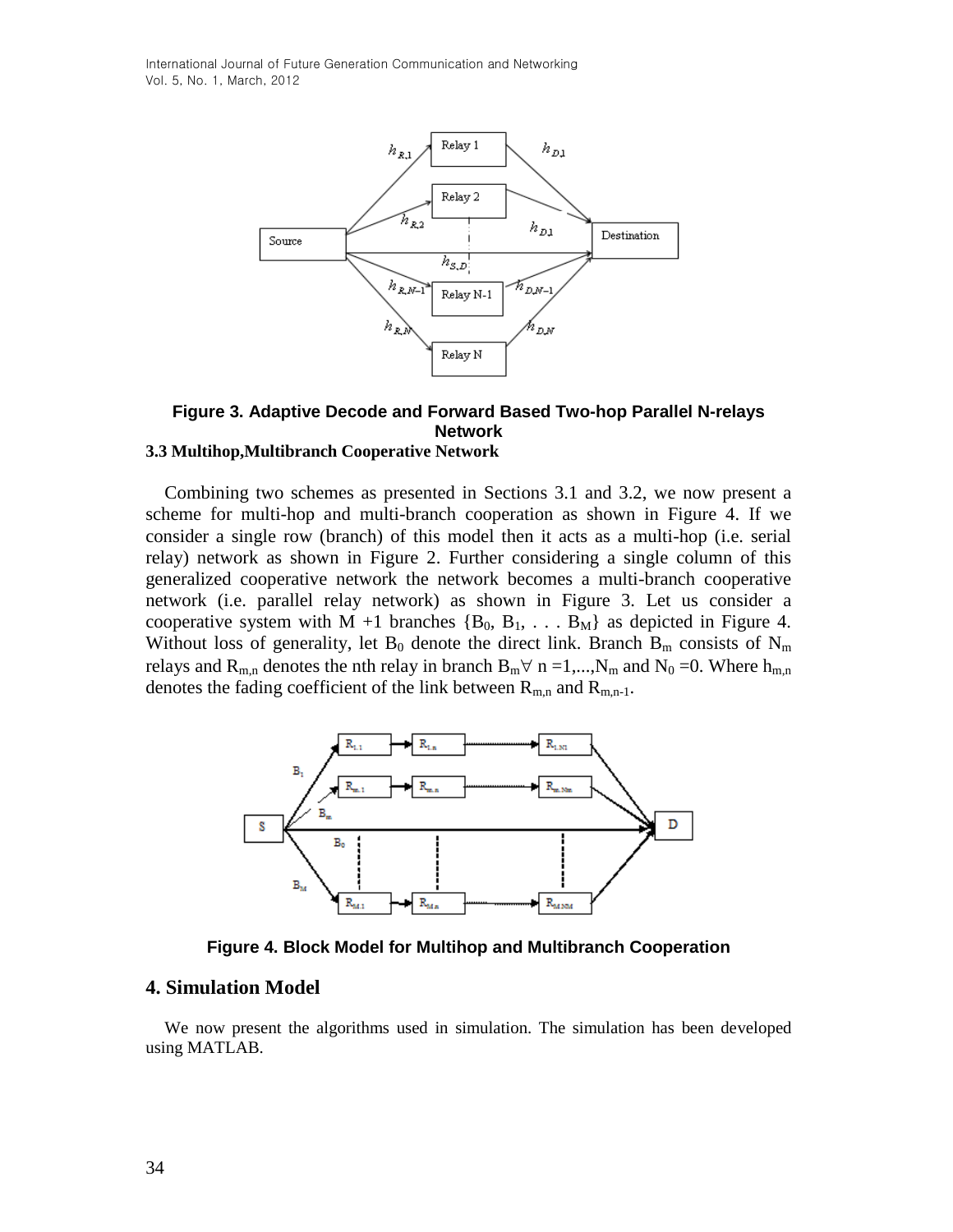# **4.1 Source**

- The information bits  $U = [u_1, \dots, u_k, \dots, u_k]$   $u_k \in \{1, 0\}$  are encoded by an FEC encoder to form coded bits  $C = [c_1, \ldots, c_n, \ldots, c_N]$  which are mapped onto complex symbols  $X = [x_1, \ldots, x_n, \ldots, x_N]$ . The complex symbols are transmitted to the relay.
- For the ease of presentation we restrict ourselves to BPSK modulation in this paper.

# **4.2 Relay**

- Depending on the channel between a source node and a relay, AF or DF may be a more suitable relaying strategy.
- All nodes take the decision about DF or AF independent of any other node, only depending on the bit error probability (BEP) of the received code word  $\hat{P}_b$ .
- This local parameter  $\hat{P}_b$  is mainly dependent on LLRs value of received symbols. So we have calculated the LLRs value using demapper.
- Then a set of relays compare local parameter  $\hat{P}_b$  with respect to chosen threshold  $P_{b,t}$ and decide for AF or DF, then retransmits it.

# **4.3 Channel**

- The channel between source and relay as well as relay and destination is assumed to be frequency-flat m-nakagami fading channel.
- Samples of Rayleigh and Ricean fading envelops are generated initially. From such generated envelop, complex valued Nakagami faded channel coefficients  $\binom{h_{R,n}}{h_{D,n}}$ are generated as described in [10].
- Additive white Gaussian noise (AWGN) samples  $n_{R,n}$ ,  $n_{D,n}$  on both links are added to signal as it is transmitted through channel.
- We consider a quasi-static fading channel, for which the fading coefficients are assumed to be constant within one transmission block, but changes independently from one block to another
- We also assume that the fading channels between source and destination, between source and each relay, and between each relay and destination are independent.

# **4.4 Destination**

- Using demapper and decoder circuit we calculate the estimated signal from noisy receive signal.
- Finally we compare the received bits with transmitted bits. An error counter is incremented for erroneous bits. The error counter is divided by total number of transmitted bits to obtain the bit error rate (BER).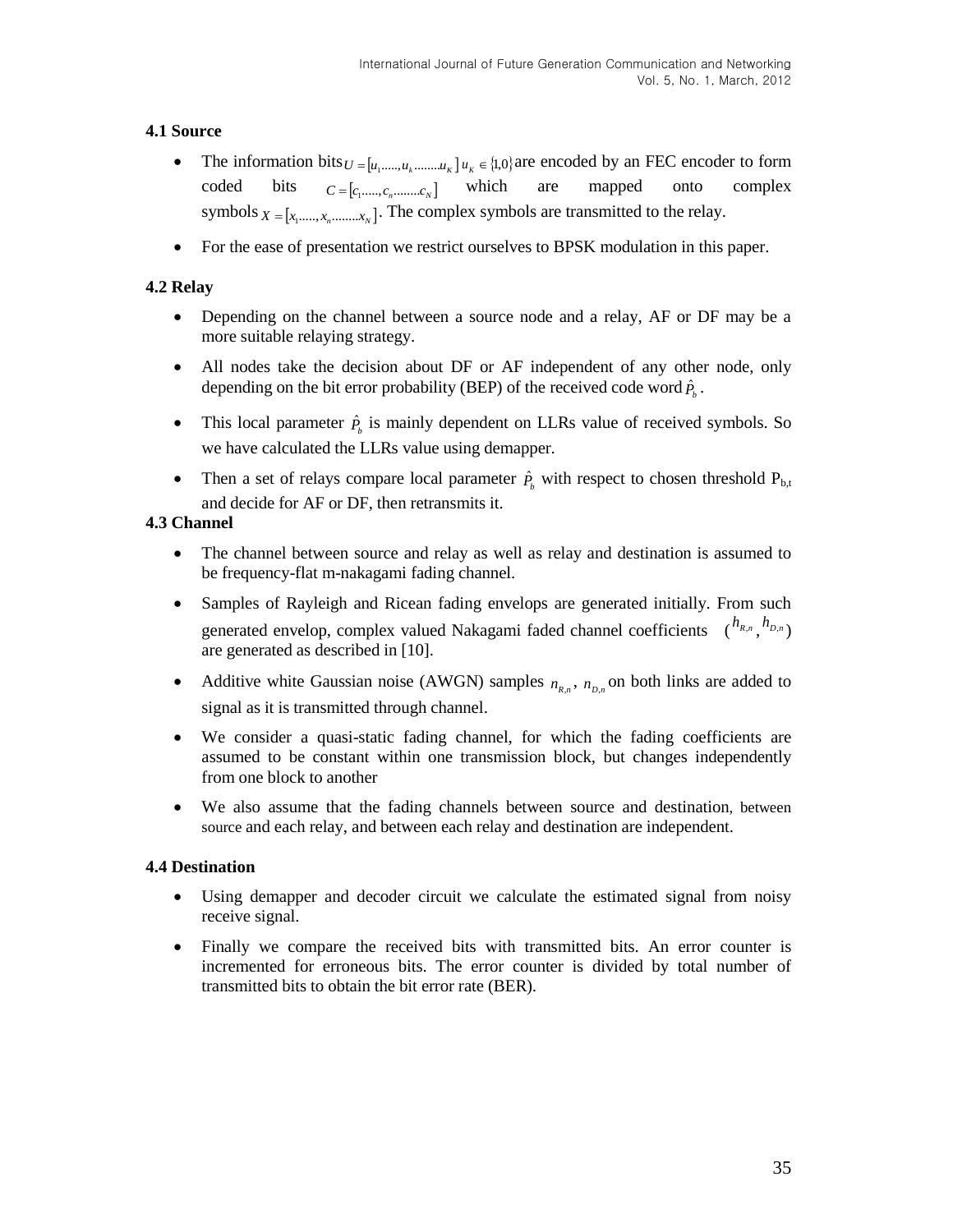# **5. Results and Discussion**

A simulation test bed is developed using MATLAB to evaluate the performance of general multihop and multi-branch relay network exploiting hybrid ADF technique. The performance of hybrid ADF technique is compared with those of pure AF and DF techniques. In the proposed hybrid scheme the information bits are encoded using LDPC (Low density parity check) code with code rate 1/2 and decoded by an optimal soft-input soft-output symbol-bysymbol decoder. The channels between source and relay as well as relay and destination are modeled as frequency-flat channels. It is assumed that both the channels have same SNR (Eb/N0) values. Further it is also assumed that the distance between two nodes within the branch is constant. However distance between source to destination is fully dependent on number of relays in multi-branch relay network system.

Figure 5 and Figure 6 show the BER performance at destination node for the pure AF and DF as well as the mixed AF/DF strategies for a link with single relay. Fig. 5 shows that the impact of 'm' parameters of m-nakagami channel on BER performance of the ADF strategy. The value of SNR where the BER of ADF leaves the AF/DF curve depends on both the threshold value  $P_{b,t}$  and the parameter of 'm'. As the 'm' parameters is lowered keeping the threshold at a fixed level, the change from AF to DF occurs at higher SNR. For example, as seen in Fig. 5, for a fixed threshold ( $P_{b,t}$  =0.06), change from DF to AF occurs at SNR values of 8 dB, 6 dB and 4 dB respectively for the corresponding values of m=1, 1.5 and 3 i.e. SNR values of 4dB, 6dB and 8dB for m=3, 1.5 and 1.



## **Figure 5. Bit Error Rate of Different Soft-forward Relaying Strategies for Different 'm' Parameter of Single Relay Network in a m-nakagami Fading Channel**

Figure 6 shows that the BER performance of the ADF strategy for various levels of threshold  $(P_{b,t})$  when 'm' is fixed. It is seen that the performance of ADF lies in between that of AF and DF. AF and DF can be seen as special cases of ADF with decoding thresholds  $P_{b,t}=$ 0.5 (never decode at the relay) and  $P_{b,t}=0$  (always decode at the relay) respectively. The BER performance of ADF and DF are quite similar in the low SNR range. However as SNR increases, BER performance of ADF degrades and finally converges to that of AF. The point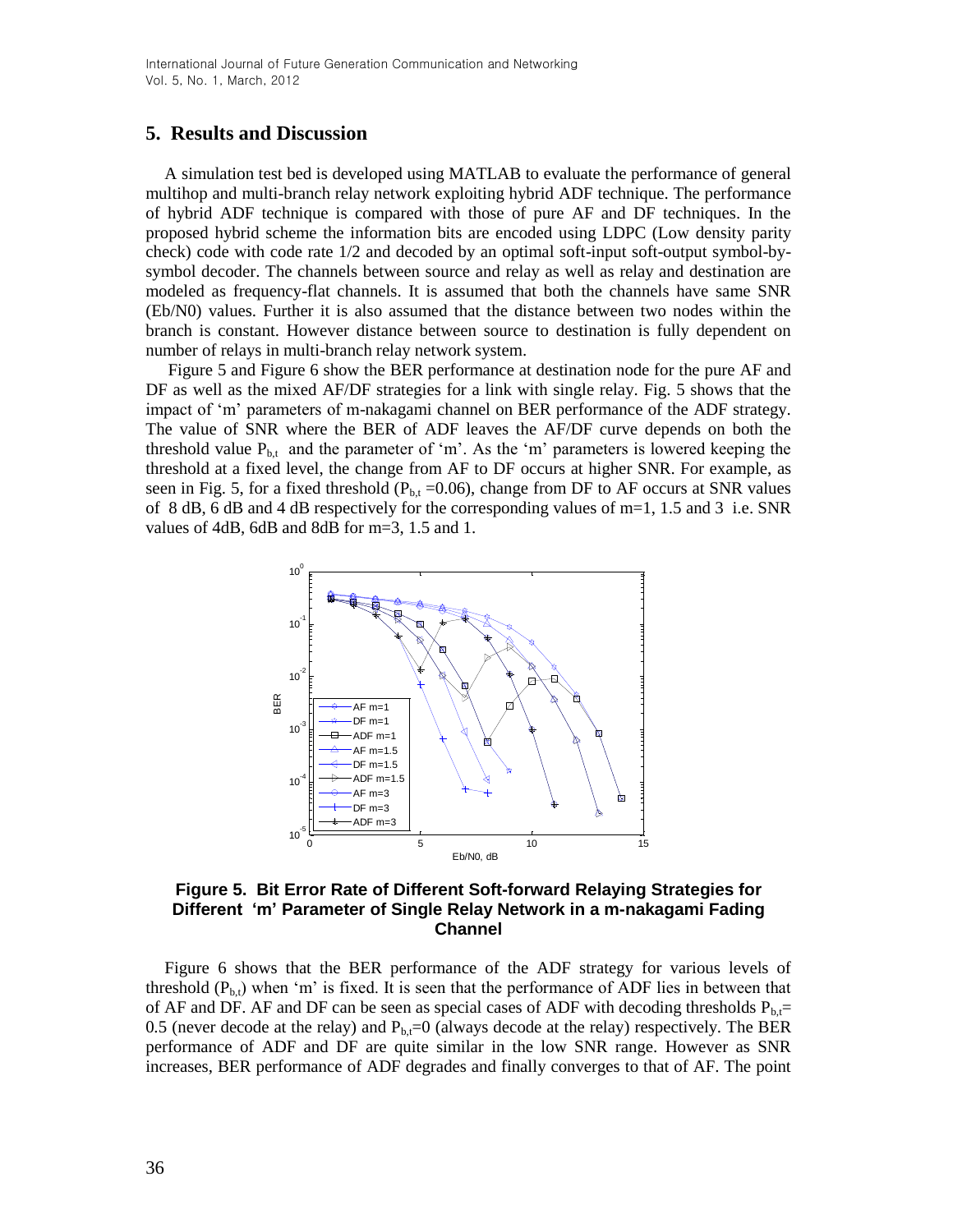where the BER of ADF leaves the AF/DF curve depends on the threshold value  $P_{b,t}$  chosen at the relay. If the threshold is lowered, the change from AF to DF occurs at a higher SNR.



**Figure 6. Bit Error Rate of Different Soft-forward Relaying Strategies when Transmitting via a One-relay Link**



**Figure 7. Comparative BER Performance at the Destination Node Considering Variable Number of Multihop Relays with Different Threshold**

Figure 7 depicts the comparative BER performance at the destination node considering different number of relays in N-hop serial relay network. In multihop relay network, the BER performance of ADF strategy degrades with increase in number of relays as seen in Figure 7. This nature occurs because; increasing the number of hops (with fixed hop length) between source to destination increase the source-to-destination (S-D) distance in contrast to a fixed S-D distance. This help to enhance the coverage area but the performance degrades due to cumalative effects of fading in increased number of hopes. However it is also seen that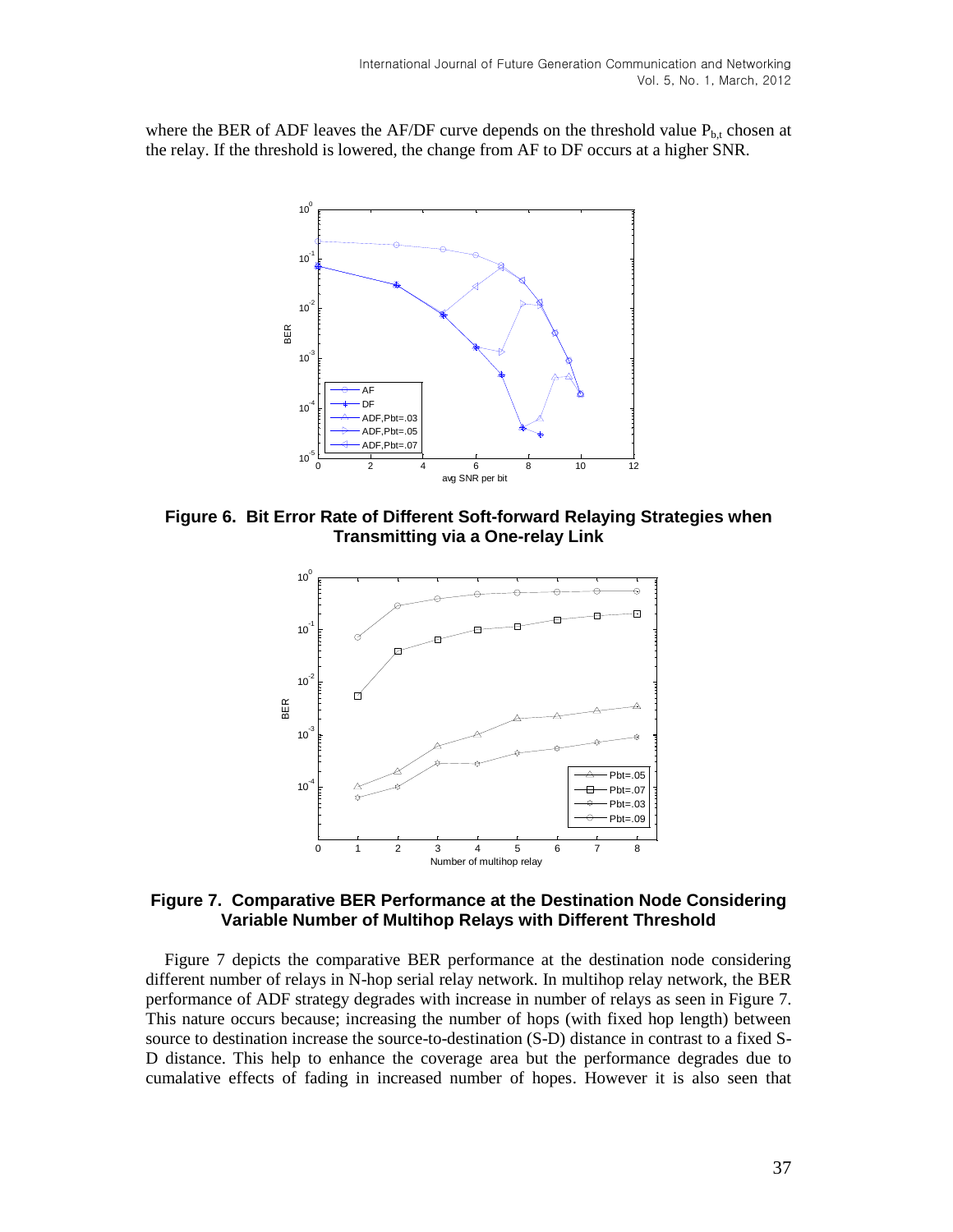beyond a certain number of relay the BER does not change significantly with further increase in number of relays. This nature occurs because; beyond a certain distance (i.e. number of hops) BER reaches a maximum level depending on a particular SNR and switching threshold. It is also observed that in ADF strategy, the impact of BER performance is more pronounced in low switching threshold as compared to high switching threshold.



**Figure 8. Comparative BER Performance of ADF Schemes at the Destination Node Considering Variable m Parameter in Multibranch Cooperative Relay Network**



**Figure 9. Comparative BER Performance of ADF Schemes at the Destination Node Considering Variable Threshold Value in 2-hop M branch Relay Network**

Figure 8 and Figure 9 depict the comparative BER performance at the destination node considering variable number of relays in 2-hop M branch relay network. In contrast to serial relay, it is observed that BER performance improves with increase in number of relays. However it is also seen that BER performance of ADF strategy is improved with increase in 'm' parameter as seen in Figure 8. Figure 9 shows that the BER performance of ADF strategy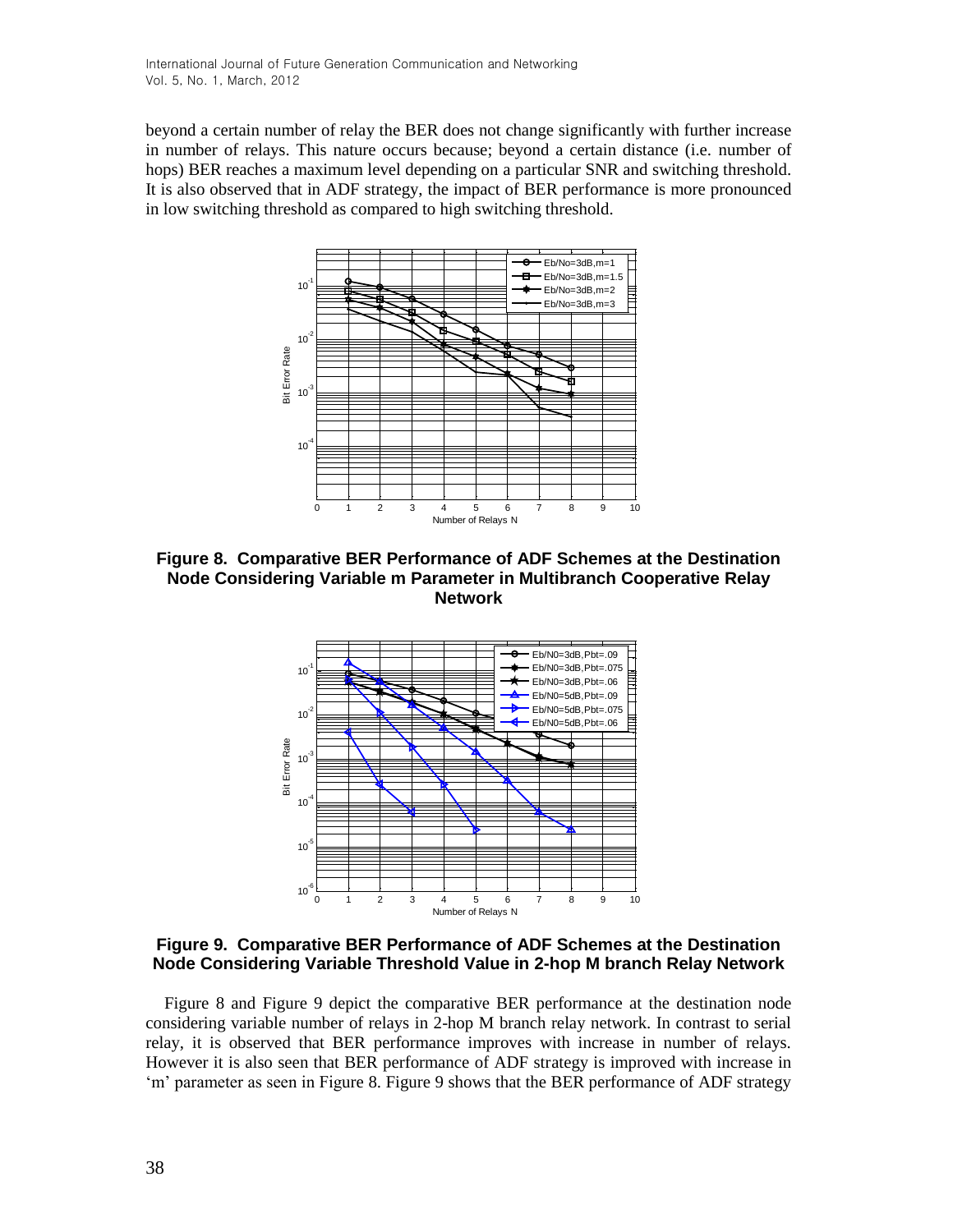under parallel relay scheme degrades with increase in switching threshold  $(P_{b,t})$ . It is also observed that in case of ADF strategy, the impact of switching threshold  $(P_{b,t})$  is more pronounced in high SNR as compared to low SNR. However it is also seen that below a certain switching threshold  $(P_{b,t})$  the BER performance of ADF scheme does not change with further decrease in switching threshold  $(P_{b,t})$  for a particular SNR in Figure 9. For example BER performance of ADF strategy merges for two cases of switching thresholds ( $P_{b,t}=0.075$ ) and 0.06 ) and remain unchanged at 3dB SNR for any switching threshold  $(P_{b,t}) \leq .075$  as in Figure 9. However it varies appreciably at 5dB SNR for various decoding threshold value.



**Figure 10. BER Performance Comparison for Multibranch and Multihop Cooperation using ADF Scheme**

The comparative BER performance is depicted at the destination node in Figures 10 and 11 for the general cooperative link. This simulation results hold for an arbitrary number of cooperating branches and arbitrary number of cooperating hops per branch**.** However it is seen that BER performance of ADF strategy degrades with increased number of hops for same number of branches. It is also seen that BER performance of ADF strategy improves with increased number of branch for same number of hops. Thus it allows a tradeoff between selection of number of branches and number of hops for achieving a desired BER as shown in Figure 10. As seen in Figure 11 the BER performance of ADF strategy degrades after 12 dB since mixed AF/DF strategy follows the DF scheme upto 12dB SNR. After 12dB for a particular decoding threshold ( $P<sub>b,t</sub>= 0.04$ ), ADF strategy shift from DF to AF. In the range of 12dB SNR the BER performance of ADF strategy is very poor for higher switching threshold in multihop relay network as shown in Figure 7. So we can overcome this problem by decreasing the switching threshold as mention in Figure 7. Then the decoding threshold selection is one of the important challenges in multihop cooperative relay network. Further, for a given switching threshold the performance could be improved by appropriate choice of number of hops and branches in the network. For example, 2-hop and 3-branch network is outperforming than other three combinations at switching threshold ( $P<sub>b,t</sub>= 0.04$ ) in Figure 11.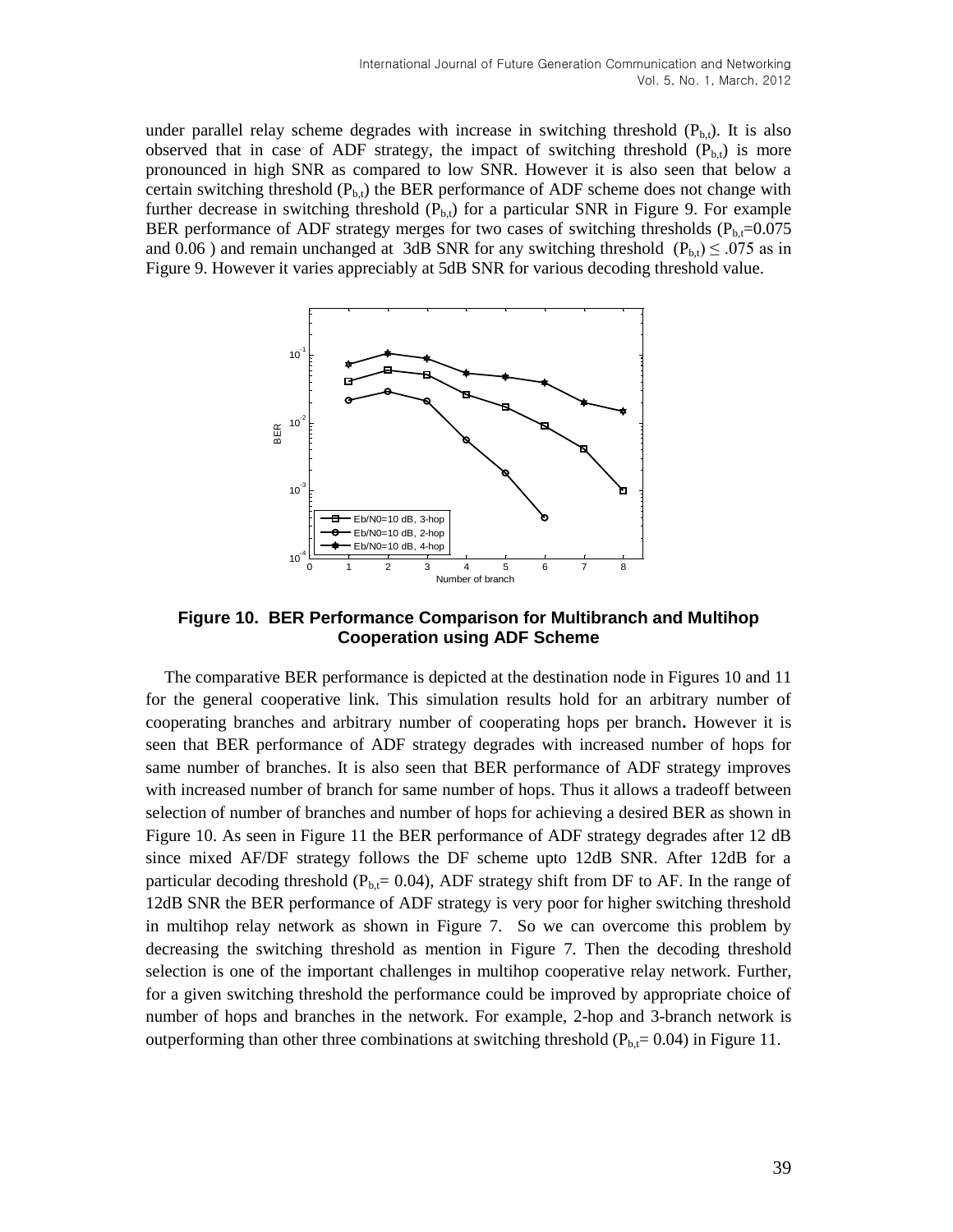

**Figure 11. BER Performance Comparison for Multibranch and Multihop Cooperation using ADF Scheme**

# **6. Conclusion**

In this paper a hybrid AF/DF strategy based multi hop and cooperative relay network is investigated in presence of m-nakagami fading. The strategy allows a trade-off between decoder usage and error performance for links containing relays, which is useful for energy constrained self organizing networks. It is seen that the BER performance of DF is better than that of AF over the entire ranges of SNR in relay network. It is also observed that by lowering the switching threshold value, the relay is operated for most of the time in DF mode and thereby the performance is enhanced. It is seen that the BER performance of ADF strategy degrades with increase in switching threshold. However it is also seen that below a certain switching threshold  $(P_{b,t})$  the BER performance of ADF scheme does not change with further decrease in switching threshold  $(P_{b,t})$  for a particular SNR. In multihop relay network the BER performance of ADF strategy degrades with increase in number of relays which is same as number of hops. In multi-branch cooperative relay network the BER performance of ADF strategy improves with increase in number of relays which is same as number of branches. So it allows a tradeoff between selection of number of branches and number of hops for achieving a desired BER. Further BER performance does not change significantly beyond a certain number of relays for multihop relay network. In cooperative network the BER performance of hybrid scheme is improved with increase 'm' parameter. Our proposed network and assessment results are useful for designing relay based energy constrained cooperative network whose nodes are distributed randomly.

# **References**

- [1] Hasna MO, Alouini MS, "End-to-end performance of transmission systems with relays over Rayleigh-fading channels," *IEEE* Trans. Wireless Commun., vol. 2, no. 6, **(2003)** November, pp. 1126–1131.
- [2] Li Y, Vucetic B, Wong TF, Dohler M, "Distributed turbo coding with soft information relaying in multi-hop relay networks," IEEE J. Sel. *Areas Commun.*, vol. 24, **(2006)** November, pp. 2040–2050.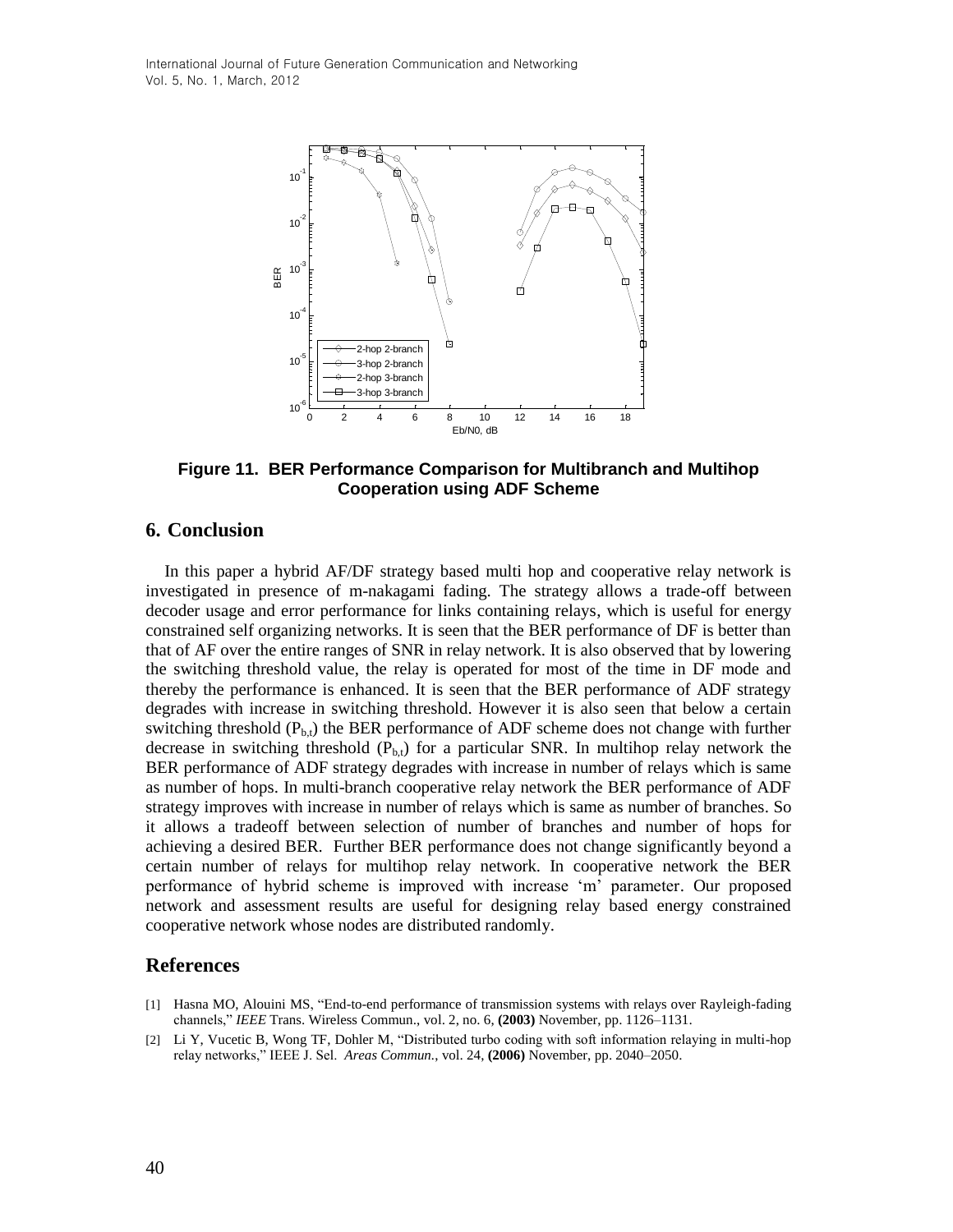- [3] Zimmermann E, Herhold P, Fettweis G, "On the performance of cooperative relaying protocols in wireless networks," European Trans. Telecommun., vol. 16, **(2005)**, pp. 5–16.
- [4] Fricke JC, Butt MM, Hoeher PA, "Quality-Oriented Adaptive Forwarding for Wireless Relaying," IEEE Communication Letter, vol. 12, no. 3, **(2008)** March.
- [5] De CK, Kundu S, "Quality-Oriented Adaptive Forwarding for Serial and Parallel Wireless Relaying" device and communictions (ICDeCom),2011 international conference ,mesra, **(2011)** March.
- [6] De CK, Kundu S, "Hybrid Forwarding for serial and parallel Wireless Relaying in m-nakagami fading channel" Computer and Communiction Technology, international conference, Allahabad, **(2011)** September.
- [7] Land I, Hoeher PA, "New results on Monte Carlo bit error simulation based on the a posteriori log-likelihood ratio," in *Proc. 3rd Int. Symp. on Turbo Codes & Rel. Topics (ISTC)*, Brest, France, **(2003)** September, pp. 531–534.
- [8] Fricke JC, Hoeher PA, "Word error probability estimation by means of a modified Viterbi decoder," in *Proc. IEEE Veh. Tech. (VTC-Fall)*, Baltimore, MD, **(2007)** September, pp. 1113–1116.
- [9] Sneessens HH, Vandendorpe L, "Soft decode and forward improves cooperative communications," in *Proc. 6th IEE Int. Conf. on 3G and Beyond*, Washington, DC, USA, **(2005)**, pp. 1–4.
- [10] Tang L, Hongbo Z, " Analysis and simulation of Nakagami fading channel with MATLAB" Asia-Pacific conference on Environmental Electromagnetics CEEM' 2003, **(2003)** November 4-7, Hangzhou,China.

### **Authors**



**Chanchal Kumar De** received his B. Tech degree from the Haldia Institute of Technology, India, in 2004 and the M. Tech degree from West Bengal University of Technology, India in 2007, all in Electronics and Communication Engineering (ECE). He is currently Assistant Professor in Electronics & Instrumentation Engineering department at Dr. B. C. Roy Engineering College (BCREC), Durgapur, India. Before joining BCREC in February 2008, he was with the ECE Department as Lecturer at Bankura Unnayani Institute of Engineering since February 2005. His research interests include cooperative relay networks, cognitive radio networks. He has published 3 research papers in various Internationals Conferences.



**Sumit Kundu** received his B.E. (Hons.) degree in Electronics and Communication Engineering in 1991 from NIT, Durgapur, India and M.Tech. degree in Telecommunication Systems Engineering and Ph.D. in Wireless Communication Engineering from IIT Kharagpur, India, respectively. He has been a faculty in the department of ECE, National Institute of Technology, Durgapur since 1995 and is currently an Associate Professor there. His research interests include radio resource management in wireless networks, Wireless Ad Hoc and sensor networks, and Cognitive Radio Networks. As of today, he has published hundred (100) research papers in various journals and conferences. He is a member of IEEE (Communication Society) and is a reviewer of several IEEE journals.